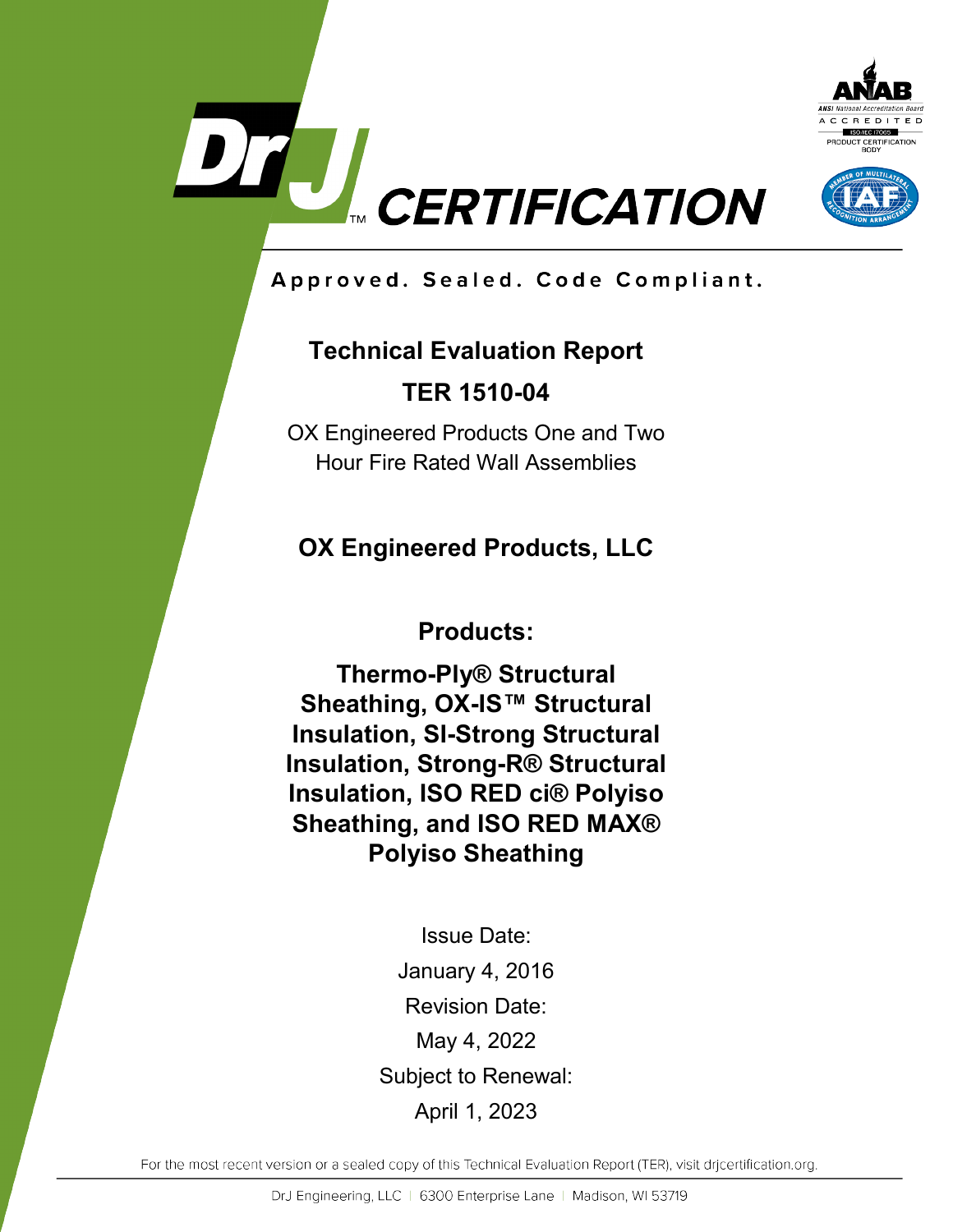

## INFORMATION:

OX Engineered Products, LLC 1255 N 5th St Charleston, IL 61920-1175

269-435-2425

[oxengineeredproducts.com](https://www.oxengineeredproducts.com/)

| <u>DIVIGION. 00 00 00 - WOOD, FLASTICS AND COMFOSITES</u> |
|-----------------------------------------------------------|
| SECTION: 06 12 00 - Structural Panels                     |
| SECTION: 06 12 19 - Shear Wall Panels                     |
| SECTION: 06 16 00 - Sheathing                             |
| SECTION: 06 16 13 - Insulated Sheathing                   |
| DIVISION: 07 00 00 - THERMAL AND MOISTURE PROTECTION      |
| SECTION: 07 21 00 - Thermal Insulation                    |

DIVISION: 06 00 00 - WOOD, PLASTICS AND COMPOSITES

## 1 PRODUCTS EVALUATED[1](#page-1-0)

<span id="page-1-3"></span>1.1 Thermo-Ply® Structural Sheathing, OX-IS™ Structural Insulation, SI-Strong Structural Insulation, Strong-R® Structural Insulation, ISO RED ci® Polyiso Sheathing, and ISO RED MAX® Polyiso Sheathing

## 2 APPLICABLE CODES AND STANDARDS<sup>[2,](#page-1-1)[3](#page-1-2)</sup>

2.1 *Codes*

-

- 2.1.1 *IBC—15, 18, 21: International Building Code®*
- 2.1.2 *IRC—15, 18, 21: International Residential Code®*
- 2.1.3 *CBC—16, 19: California Building Code (Title 24, Part 2)*
- 2.1.4 *CRC—16, 19: California Residential Code (Title 24, Part 2.5)*
- 2.2 *Standards and Referenced Documents*
	- 2.2.1 *ASTM E119: Standard Test Methods for Fire Tests of Building Construction and Materials*
	- 2.2.2 *ASTM E2032: Standard Guide for Extension of Data from Fire Resistance Test Conducted in Accordance with ASTM E119*
	- 2.2.3 *ASTM E84: Standard Test Method for Surface Burning Characteristics of Building Materials*

<span id="page-1-0"></span><sup>1</sup> For more information, visi[t drjcertification.org](https://www.drjcertification.org/) or call us at 608-310-6748.

<span id="page-1-1"></span><sup>&</sup>lt;sup>2</sup> Unless otherwise noted, all references in this TER are from the 2021 version of the codes and the standards referenced therein. This material, design, or method of construction also complies with the 2000-2018 versions of the referenced codes and the standards referenced therein.

<span id="page-1-2"></span><sup>&</sup>lt;sup>3</sup> All terms defined in the applicable building codes are italicized.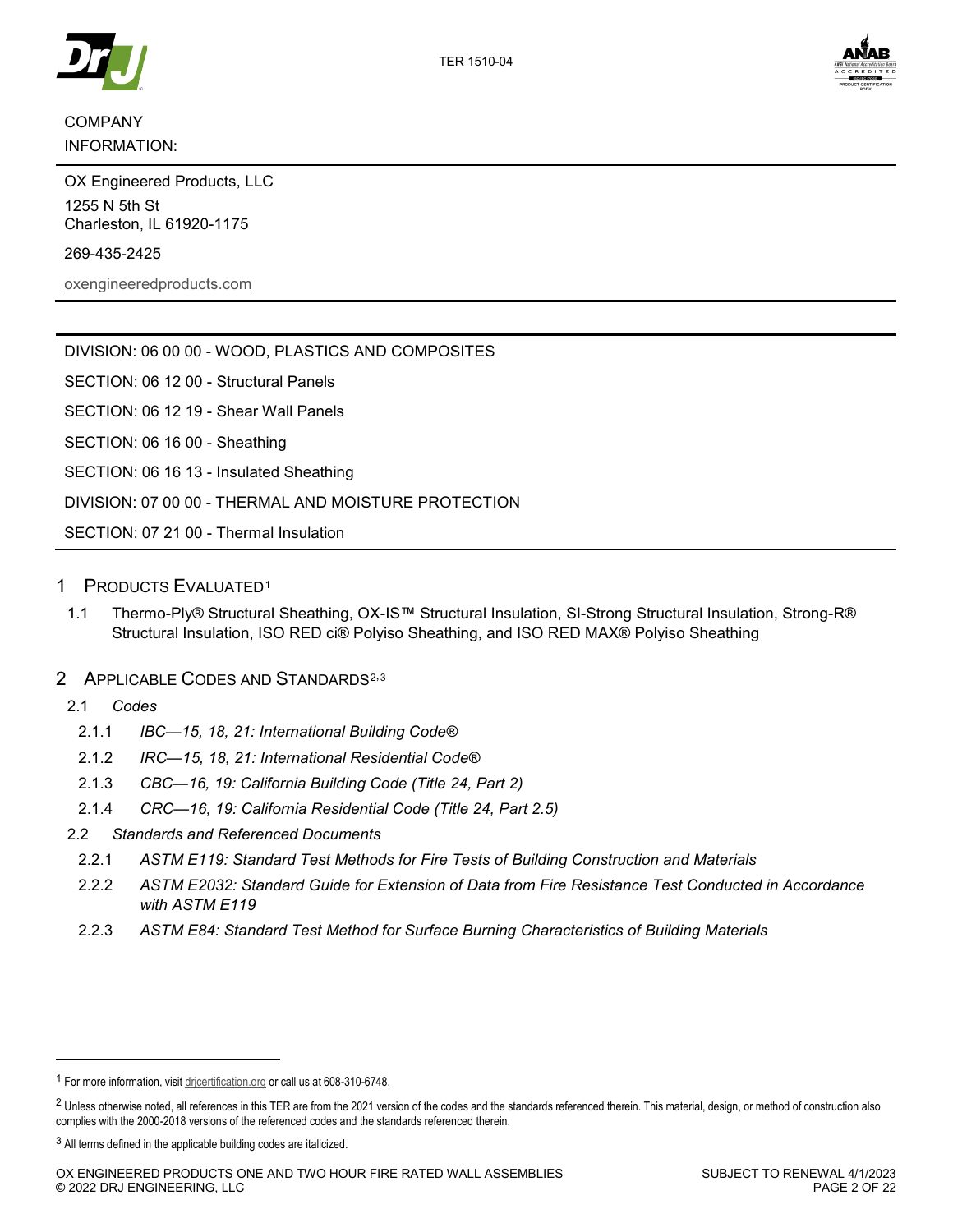



## **PERFORMANCE EVALUATION**

- 3.1 Thermo-Ply®, OX-IS™, SI-Strong, Strong-R®, ISO RED ci®, and ISO RED MAX® were evaluated in accordance with *ASTM E119* for the following designs:
	- 3.1.1 Performance of one hour and two-hour fire rated wall assemblies using:
		- 3.1.1.1 UL-U364, UL-U397, and UL-V306
		- 3.1.1.2 UL-U341
		- 3.1.1.3 UL-U354
		- 3.1.1.4 UL-U356
		- 3.1.1.5 UL-U425 and UL-V454
		- 3.1.1.6 UL-U301
- 3.2 Any code compliance issues not specifically addressed in this section are outside the scope of this TER.
- 3.3 Any engineering evaluation conducted for this TER was performed within DrJ's ANAB [accredited ICS code scope](https://www.drjcertification.org/sites/default/files/uploads/attachments/node/1717/Accredited_Certification_Body_Scope_Comparison.pdf) and/or the defined professional engineering scope of work on the dates provided herein.

#### 4 PRODUCT DESCRIPTION AND MATERIALS

#### 4.1 *Thermo-Ply®*

- 4.1.1 Thermo-Ply® is a proprietary foam plastic insulated sheathing (FPIS) product, composed of pressure laminated plies consisting of high-strength cellulosic fibers. These fibers are specially treated to be water resistant and are bonded with a proprietary water resistive adhesive.
- 4.1.2 Polymer facings are applied on both sides of the sheathing panels. Facings may be aluminum foil or Kraft/polymer/Kraft facing on both sides.

### 4.2 *OX-IS*™ *and SI-Strong*

4.2.1 OX-IS™ and SI-Strong are structural, rigid FPIS products consisting of a proprietary fibrous sheathing board laminated to one side of a proprietary rigid foam plastic insulation. The sheathing is made of specially treated plies that are pressure-laminated with a water resistant adhesive. The surface finish consists of a facer on one or both sides.

#### 4.3 *Strong-R®*

- 4.3.1 Strong-R® Structural Insulation is a structural, rigid insulation sheathing product consisting of a proprietary fibrous sheathing board laminated to one side of a proprietary rigid foam plastic insulation.
	- 4.3.1.1 The proprietary fibrous sheathing is made of specially treated plies that are pressure-laminated with a water-resistant adhesive. The surface finish consists of a facer on one or both sides using a fibrous sheathing board.
	- 4.3.1.2 The rigid foam plastic insulation is a Class A proprietary polyisocyanurate, which can have facings on one or both sides. The facers are designed with a base foil layer.

#### 4.4 *ISO RED ci®*

- 4.4.1 ISO RED ci® is a Type 1, Class 1 Dual Faced Rigid Cellular Polyisocyanurate Insulation Board product as defined in *ASTM C1289*.
- 4.4.2 ISO RED ci® consists of a proprietary Polyisocyanurate rigid board, with facers on both sides. The facers are designed with a base foil layer which is then combined with layers of other material(s).

#### 4.5 *ISO RED MAX®*

- 4.5.1 ISO RED MAX® is a Type 1, Class 2 Dual Faced Rigid Cellular Polyisocyanurate Insulation Board product as defined in *ASTM C1289*.
- 4.5.2 ISO RED MAX® consists of a proprietary Polyisocyanurate rigid board with facers on both sides. The facers are designed with a base foil layer.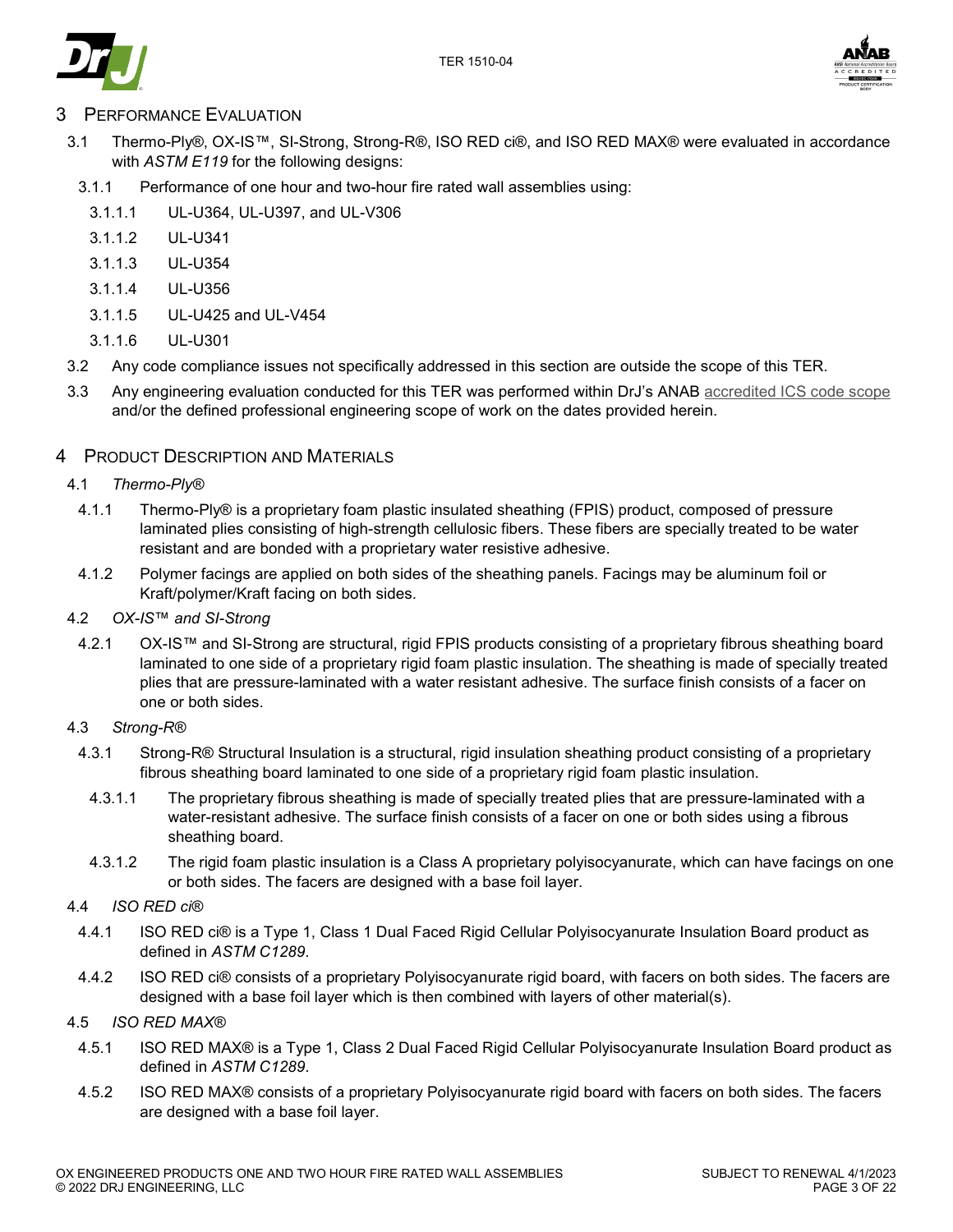



## 4.6 *Material Availability*

- 4.6.1 *Thicknesses:*
	- 4.6.1.1 Thermo-Ply® standard structural grade (Red), 0.113" (2.9 mm); and high structural grade (Blue), 0.135" (3.4 mm)
	- 4.6.1.2 OX-IS™ and SI-Strong range from 0.5" (12.7 mm) up to 1.0" (25.4 mm)
	- 4.6.1.3 Strong-R® thicknesses up to 2.0" (51 mm)
	- 4.6.1.4 ISO RED ci® range from 0.5" (12.7 mm) up to 2.0" (51 mm)
	- 4.6.1.5 ISO RED MAX® thicknesses up to 4.0" (102 mm)
- 4.6.2 The standard widths include 48" (1219 mm) and 48¾" (1238 mm)
- 4.6.3 The standard lengths include 96" (2438 mm), 108" (2743 mm), and 120" (3048 mm)

## <span id="page-3-0"></span>5 APPLICATIONS

- 5.1 *General*
	- 5.1.1 The following assemblies are modified UL designs allowing for the use of the listed insulation and sheathing products. The extension of the listings are based on *ASTM E119* fire testing of the products, *ASTM E2032*, and generally accepted engineering.
		- 5.1.1.1 Lateral shear design values, as stated in [TER 0804-01,](https://www.drjcertification.org/ter/0804-01) TER [1004-01,](https://www.drjcertification.org/ter/1004-01) [TER 1004-02,](https://www.drjcertification.org/ter/1004-02) or [TER 1004-03,](https://www.drjcertification.org/ter/1004-03) apply where Exterior GWB is installed underneath or on top of Ox Structural sheathing as described in the fire rated assemblies in this TER. Additional screws in the GWB are not required to maintain the lateral shear design values.
	- 5.1.2 *Wood – One Hour Fire Rating – [Bearing or Non-Load Bearing](#page-4-0)*
	- 5.1.2.1 [Table 1. One Hour Fire Rating from Interior or Exterior –](#page-4-1) UL Design No. U364, U397, V306
	- 5.1.3 *Wood – [One Hour Fire Rating](#page-5-0) – Load Bearing*
	- 5.1.3.1 [Table 2. One Hour Fire Rating from Interior –](#page-5-1) UL Design No. U341
	- 5.1.3.2 [Table 3. One Hour Fire Rating from Interior or Exterior –](#page-6-0) UL Design No. U354
	- 5.1.3.3 [Table 4. One Hour Fire Rating from Interior –](#page-7-0) Limited Load Bearing,– UL Design No. U356
	- 5.1.3.4 [Table 5. One Hour Fire Rating from](#page-9-0) Interior UL Design No. U356
	- 5.1.3.5 [Table 6. One Hour Fire Rating from](#page-10-0) Interior or Exterior– UL Design No. U356
	- 5.1.4 *Wood – [Two Hour Fire Rating](#page-8-0) – Load Bearing*
	- 5.1.4.1 [Table 7. Two Hour Fire Rating from Interior –](#page-11-0) UL Design No. U364, U397, V306
	- 5.1.4.2 [Table 8. Two Hour Fire Rating from Interior or Exterior –](#page-12-0) UL Design No. U364, U397, V306
	- 5.1.4.3 [Table 9. Two Hour Fire Rating from Interior –](#page-13-0) UL Design No. U356
	- 5.1.4.4 [Table 10. Two Hour Fire Rating from Interior or Exterior –](#page-14-0) UL Design No. U356
	- 5.1.4.5 [Table 11. Two Hour Fire Rating from Interior or Exterior –](#page-15-0) UL Design No. U301
	- 5.1.5 *Steel – [One Hour Fire Rating –](#page-16-0) Load Bearing*
	- 5.1.5.1 [Table 12. One Hour Fire Rating from Interior or Exterior –](#page-16-1) UL Design No. U425
	- 5.1.5.2 [Table 13. One Hour Fire Rating from Interior or Exterior –](#page-17-0) UL Design No. V454
	- 5.1.6 *Steel – [Two Hour Fire Rating –](#page-18-0) Load Bearing*
	- 5.1.6.1 [Table 14. Two Hour Fire Rating from](#page-18-1) Interior UL Design No. U425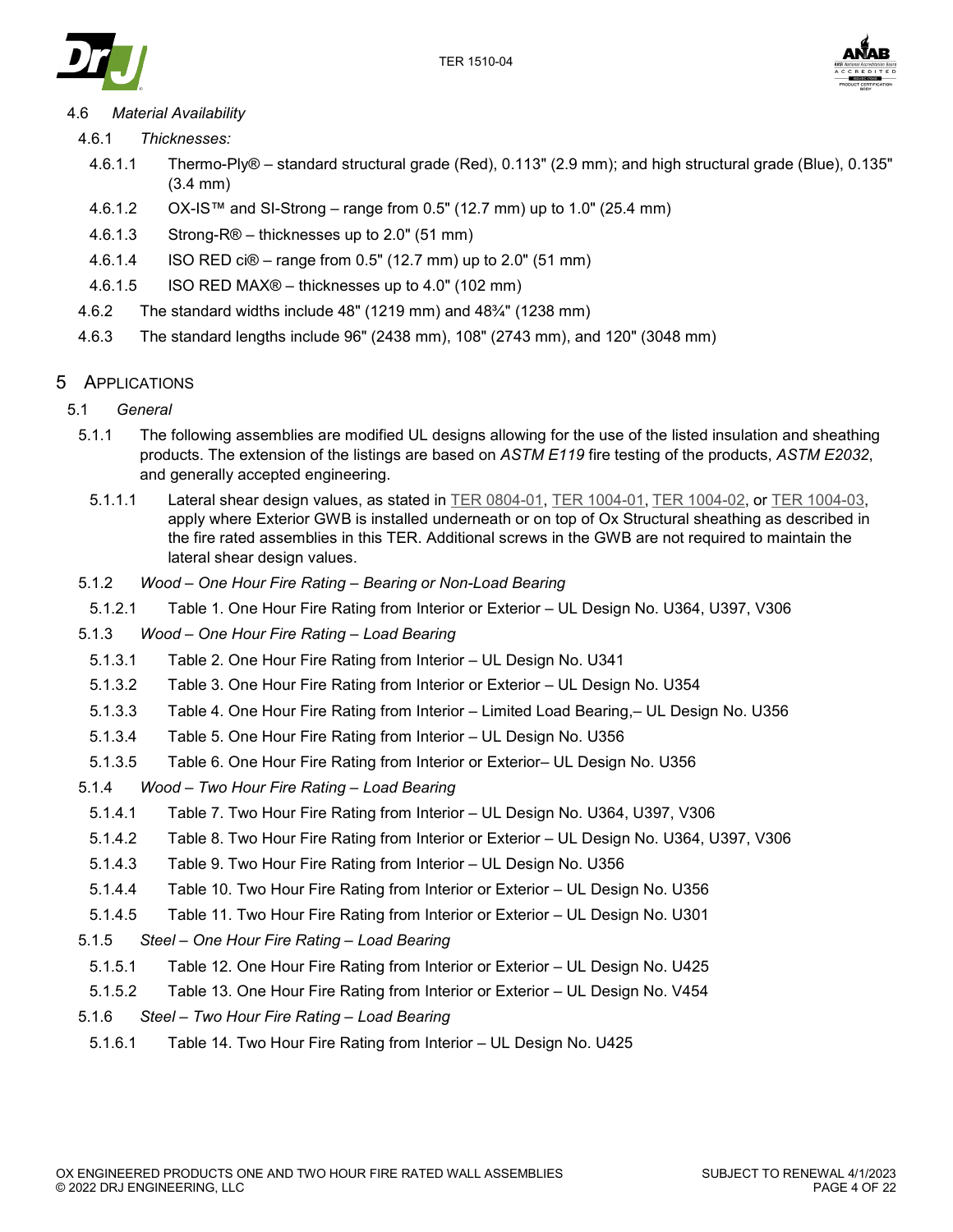



<span id="page-4-0"></span>5.2 *Wood – One Hour Fire Rating – Bearing or Non-Load Bearing* 



<span id="page-4-1"></span>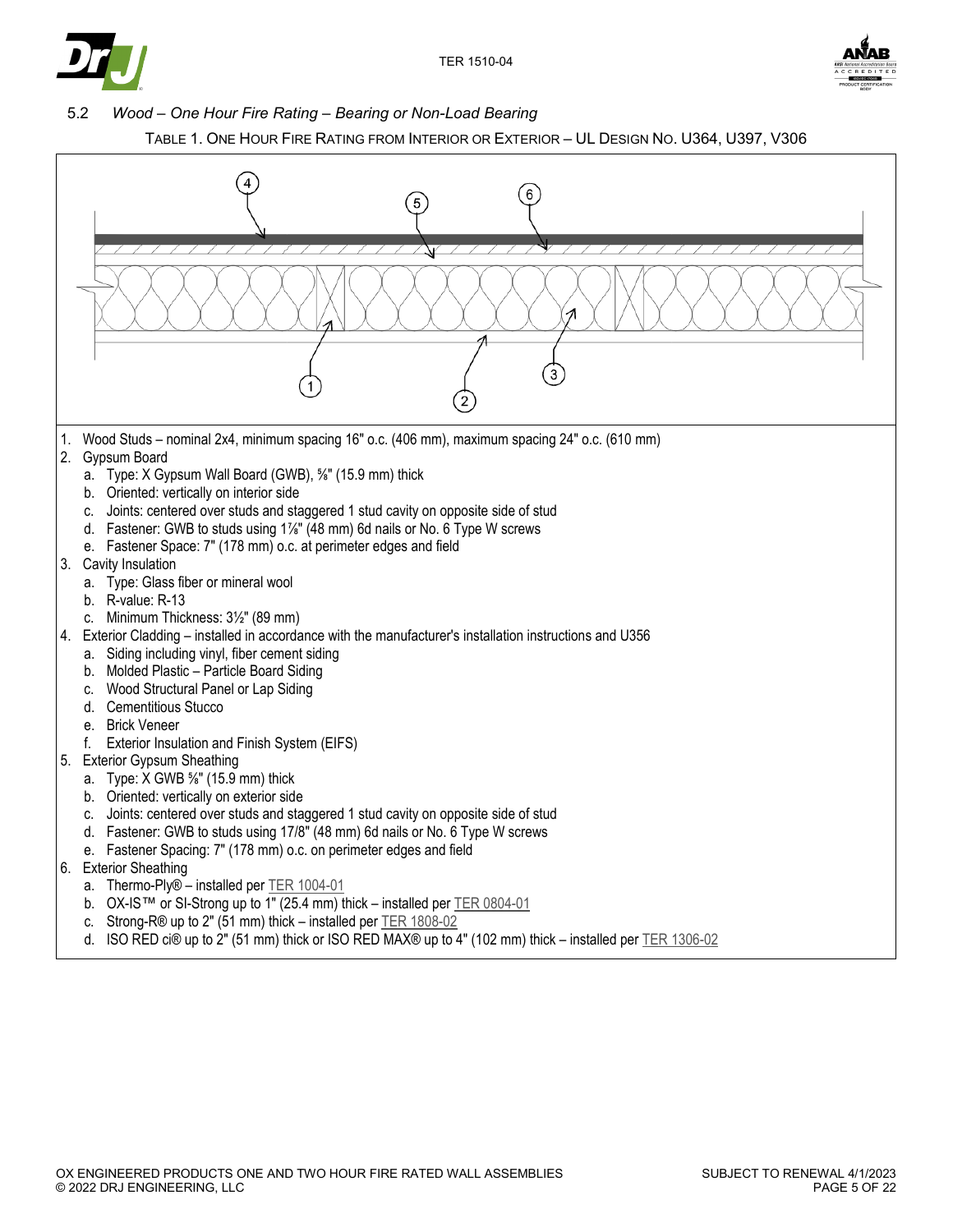



<span id="page-5-0"></span>5.3 *Wood – One Hour Fire Rating – Load Bearing*



<span id="page-5-1"></span>

- 3. Joints Gypsum joints must be finished with joint compound and tape. Fastener heads must be covered with joint compound.
- 4. Sheathing (optional) septum may be sheathed 1/2" OX-IS™ structural insulation panels, installed per [TER 0804-01](https://www.drjcertification.org/ter/0804-01)
- 5. Cavity Insulation cavity insulation is not required where sheathing is used on both halves of wall.
	- a. Type: glass or mineral fiber batt insulation
	- b. Thickness: 3½″ (89 mm) max used in each row of studs.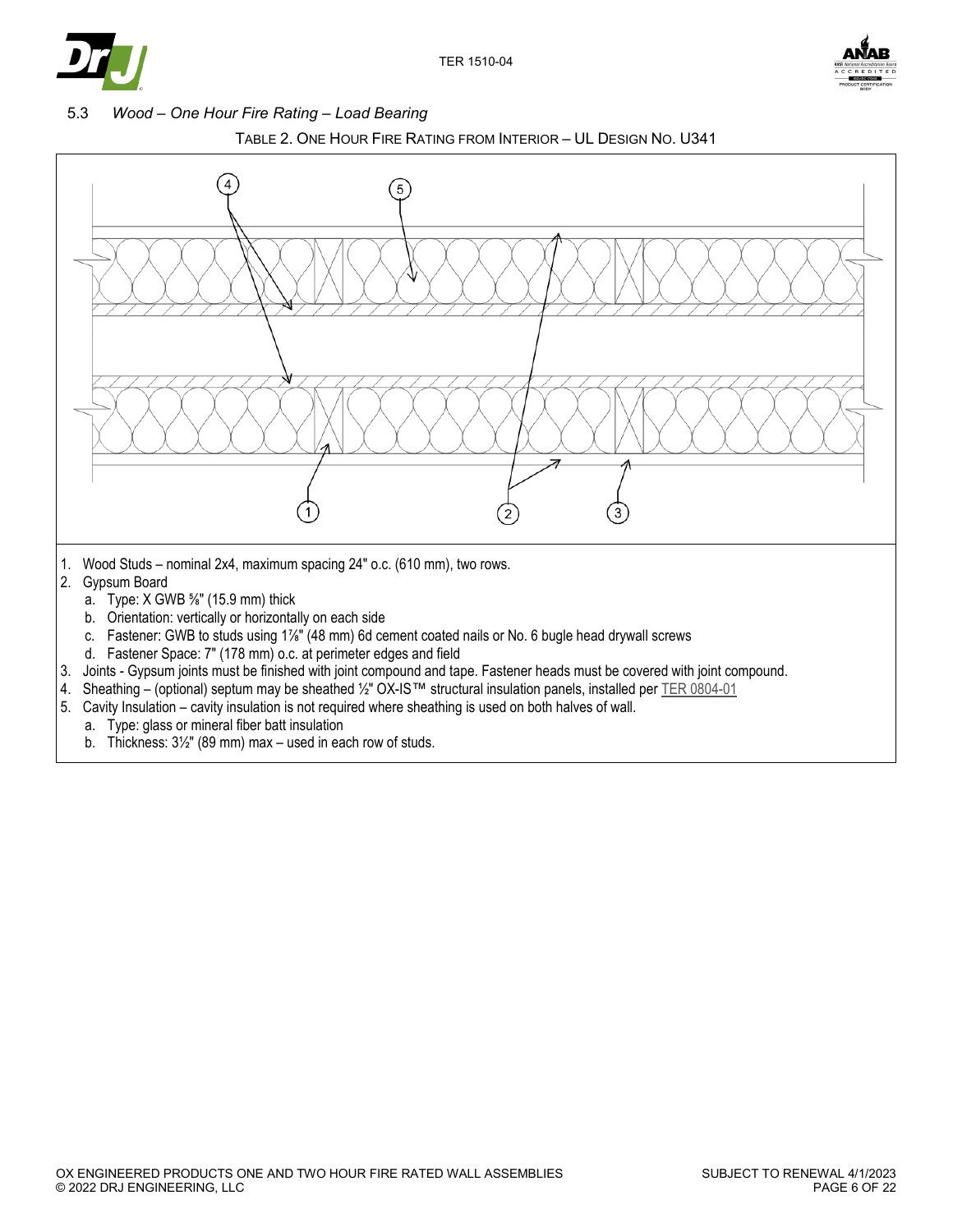



TABLE 3. ONE HOUR FIRE RATING FROM INTERIOR OR EXTERIOR – UL DESIGN NO. U354

<span id="page-6-0"></span>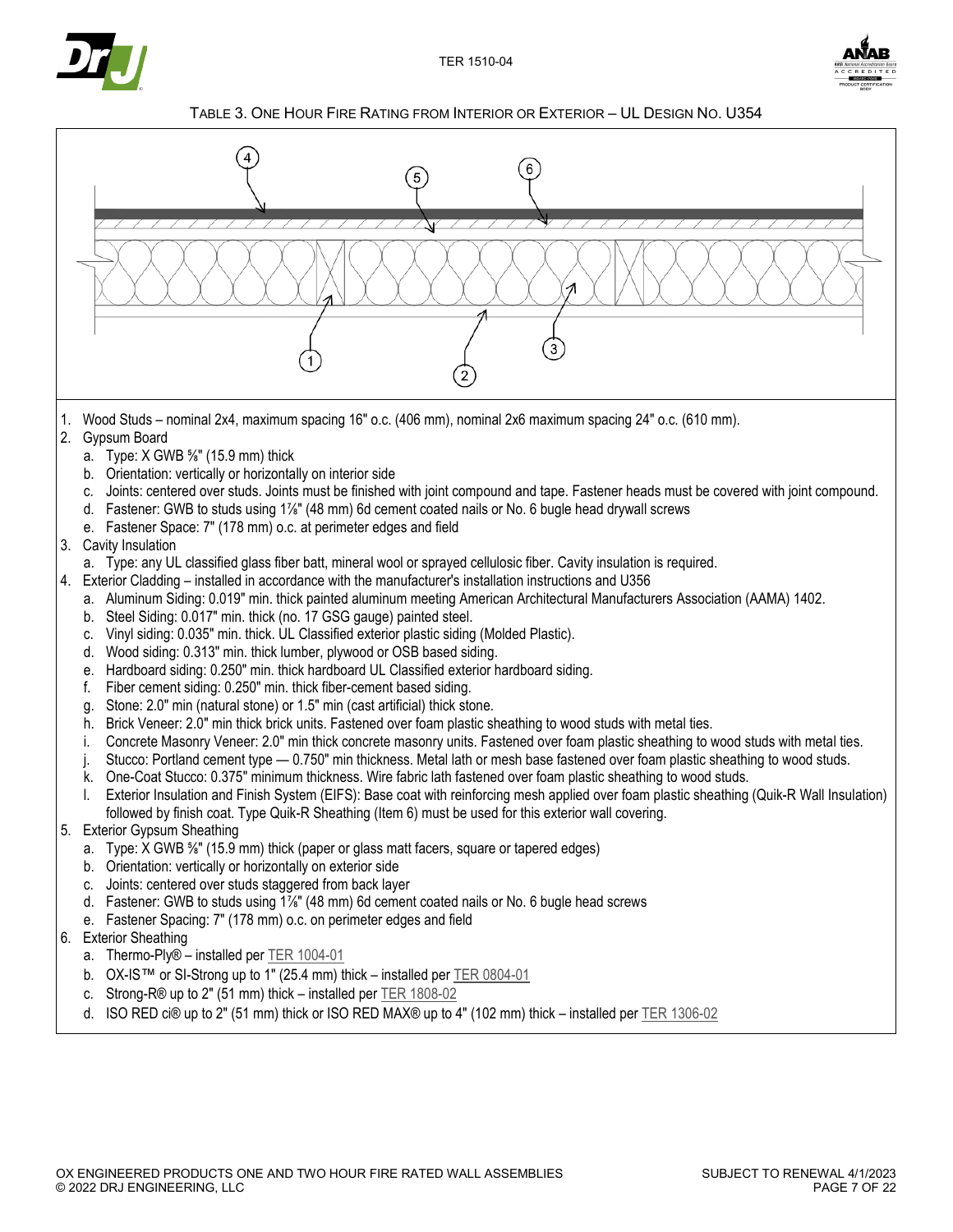



#### TABLE 4. ONE HOUR FIRE RATING FROM INTERIOR – LIMITED LOAD BEARING – UL DESIGN NO. U356

<span id="page-7-0"></span>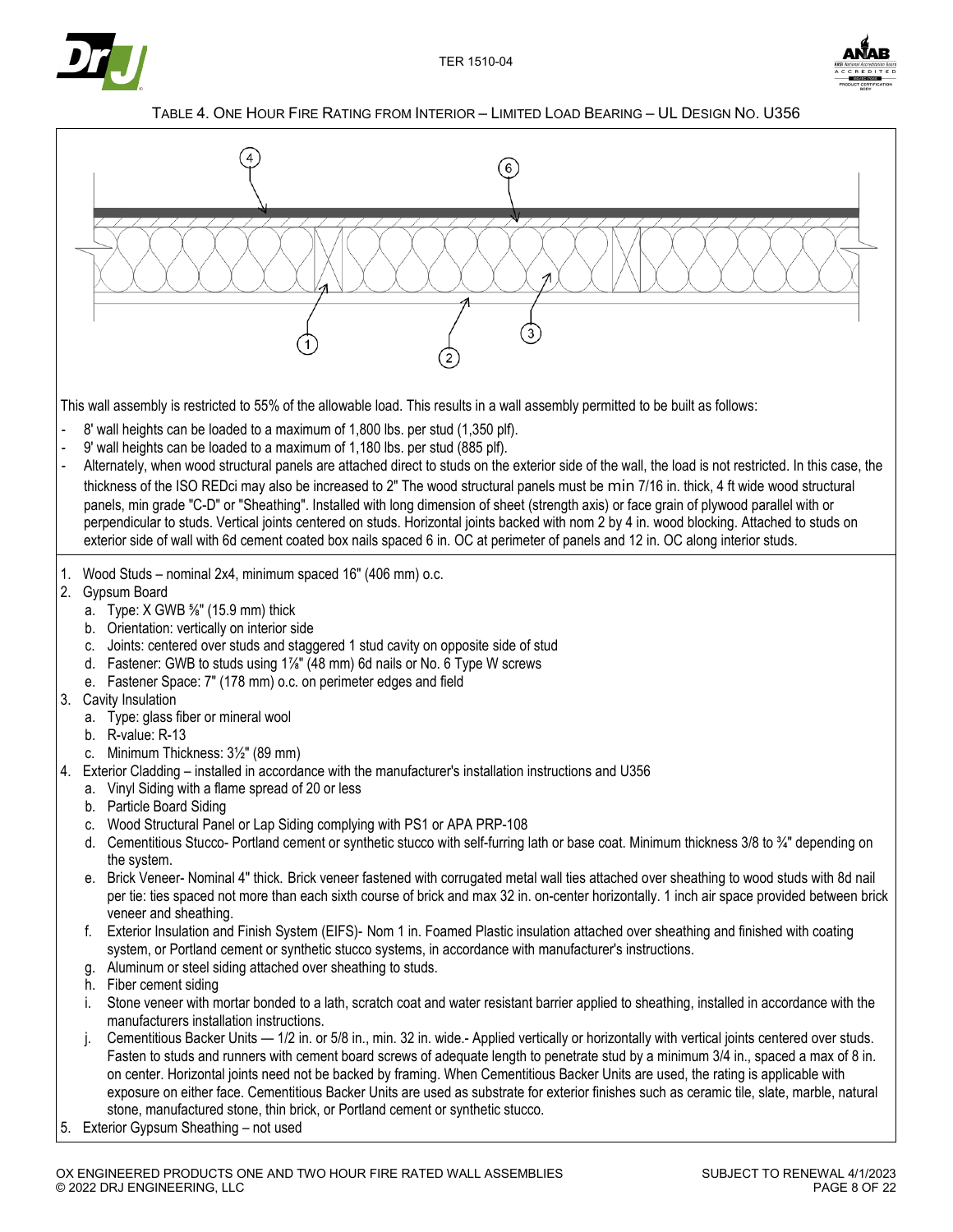



- <span id="page-8-0"></span>6. Sheathing – when the following are considered as bracing for the studs, the load is restricted to 55% of the allowable load.
	- a. Thermo-Ply® installed per [TER 1004-01](https://www.drjcertification.org/ter/1004-01)
	- b. OX-IS™ or SI-Strong up to 1" (25.4 mm) thick installed pe[r TER 0804-01](https://www.drjcertification.org/ter/0804-01)
	- c. Strong-R® up to 2" (51 mm) thick installed pe[r TER 1808-02](https://www.drjcertification.org/ter/1808-02)
	- d. ISO RED ci® up to 1" (25.4 mm) thick or ISO RED MAX® up to 4" (102 mm) thick installed per [TER 1306-02](https://www.drjcertification.org/ter/1306-02)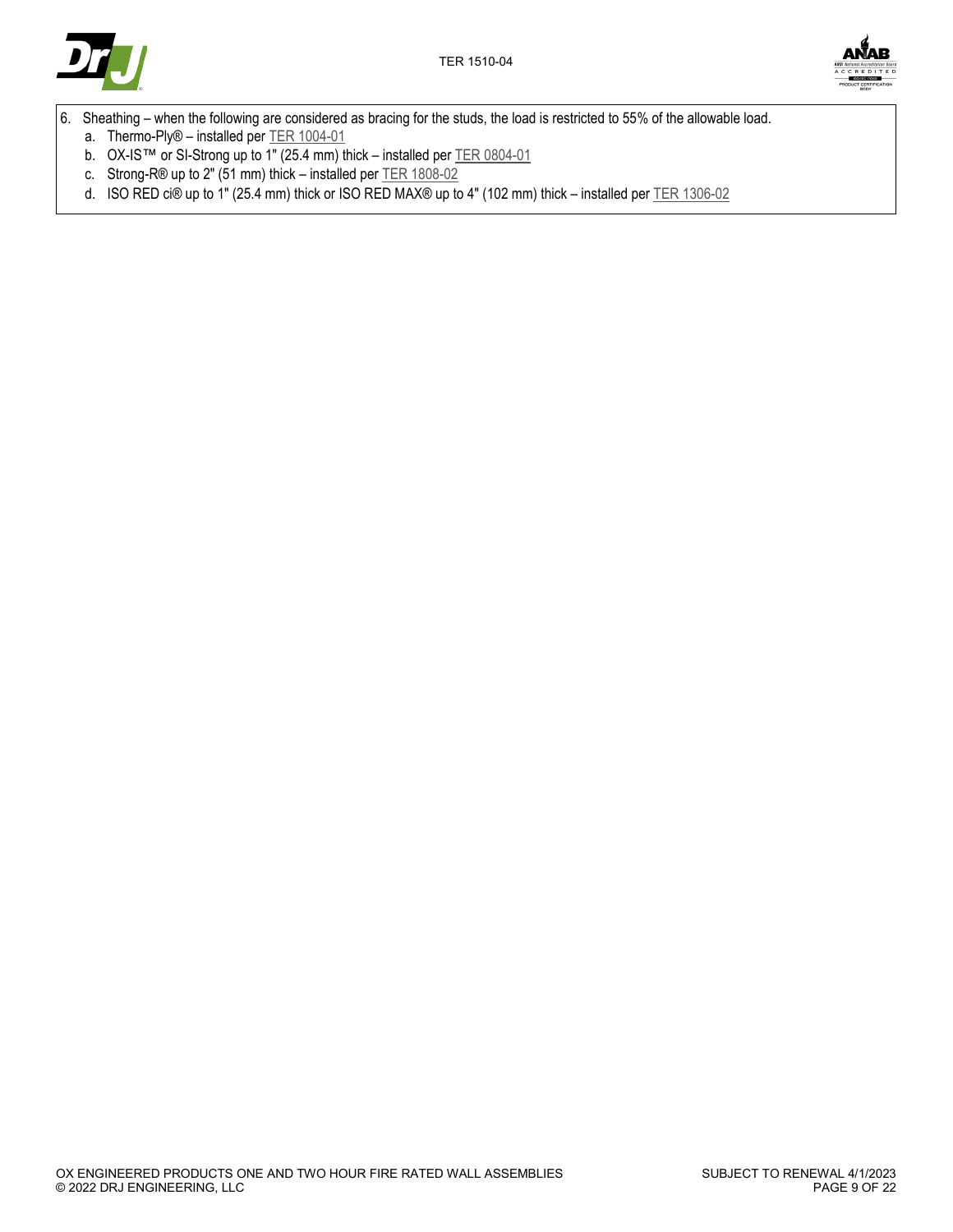



TABLE 5. ONE HOUR FIRE RATING FROM INTERIOR – UL DESIGN NO. U356

<span id="page-9-0"></span>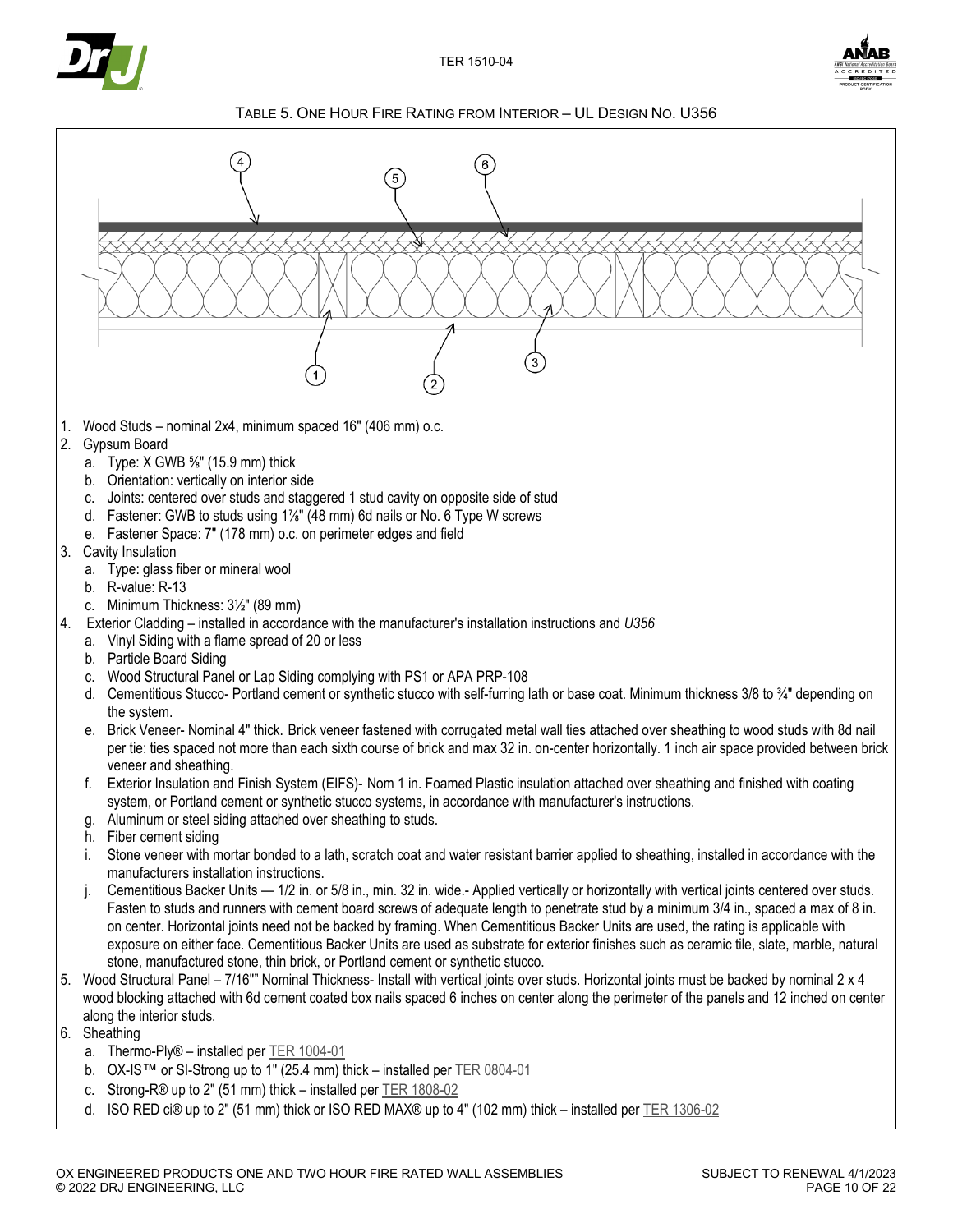



TABLE 6. ONE HOUR FIRE RATING FROM INTERIOR OR EXTERIOR– UL DESIGN NO. U356

<span id="page-10-0"></span>

d. ISO RED ci® up to 2" (51 mm) thick or ISO RED MAX® up to 4" (102 mm) thick – installed pe[r TER 1306-02](https://www.drjcertification.org/ter/1306-02)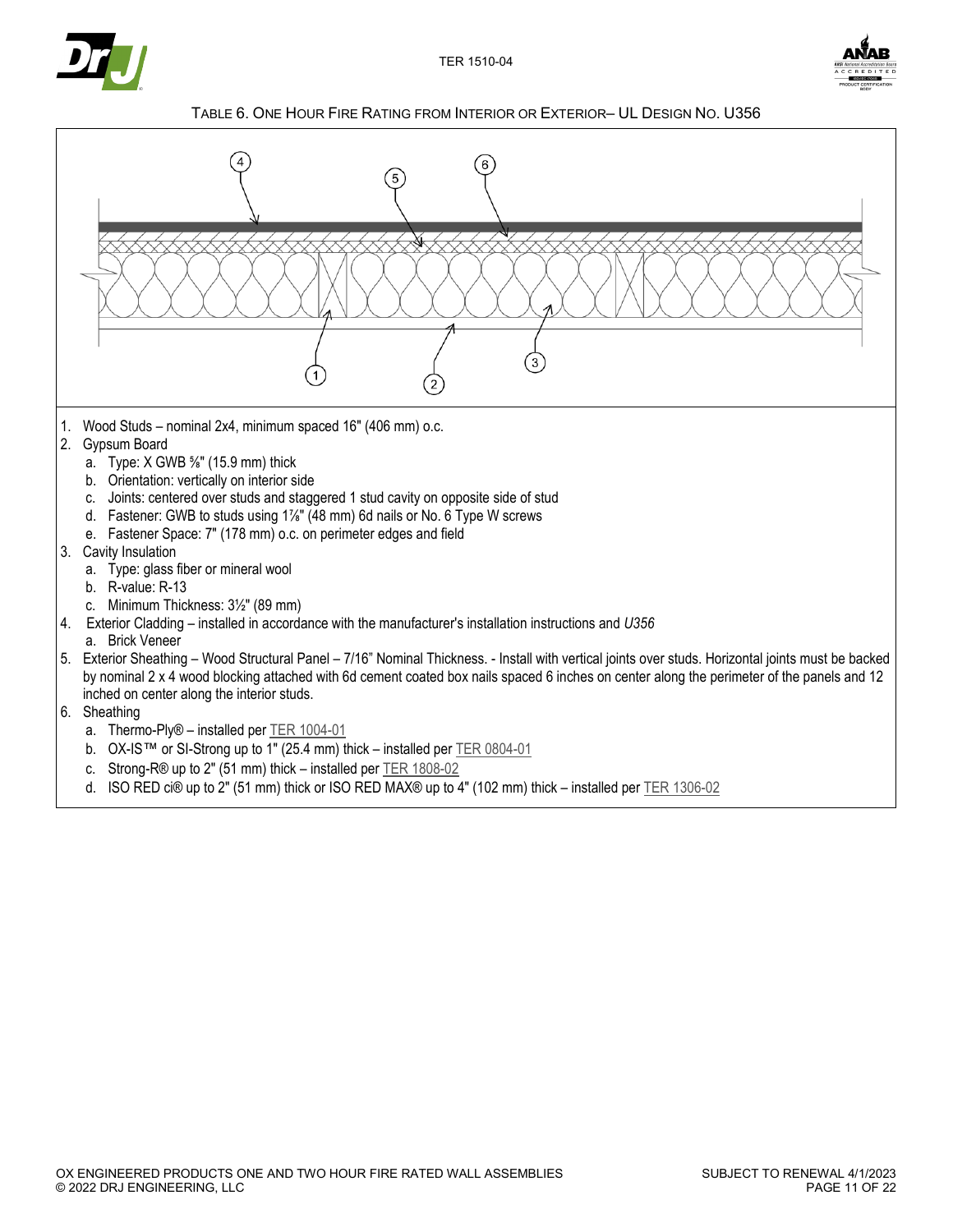



#### <span id="page-11-1"></span>5.4 *Wood – Two Hour Fire Rating – Load Bearing*



<span id="page-11-0"></span>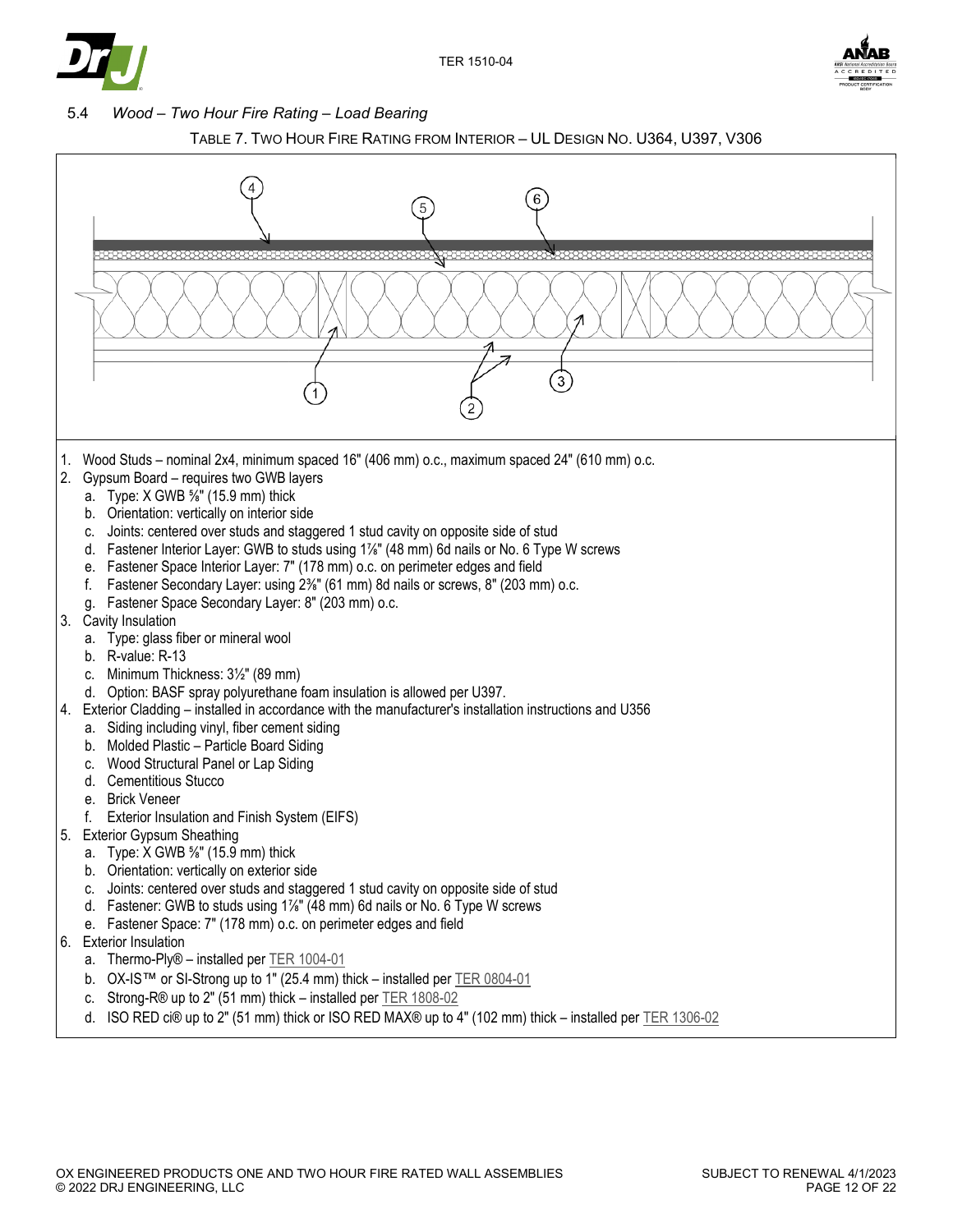



#### TABLE 8. TWO HOUR FIRE RATING FROM INTERIOR OR EXTERIOR – UL DESIGN NO. U364, U397, V306

<span id="page-12-0"></span>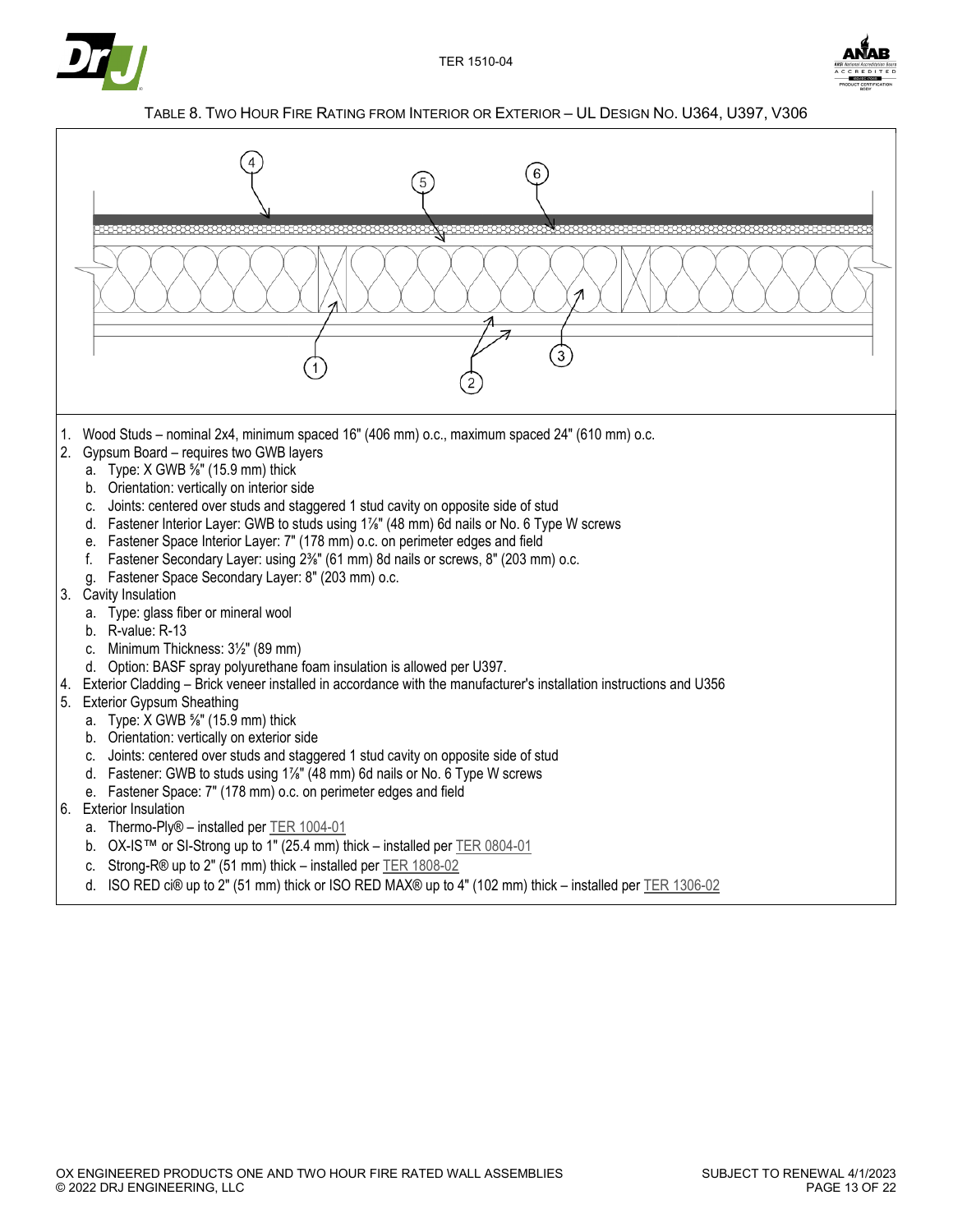



TABLE 9. TWO HOUR FIRE RATING FROM INTERIOR – UL DESIGN NO. U356

<span id="page-13-0"></span>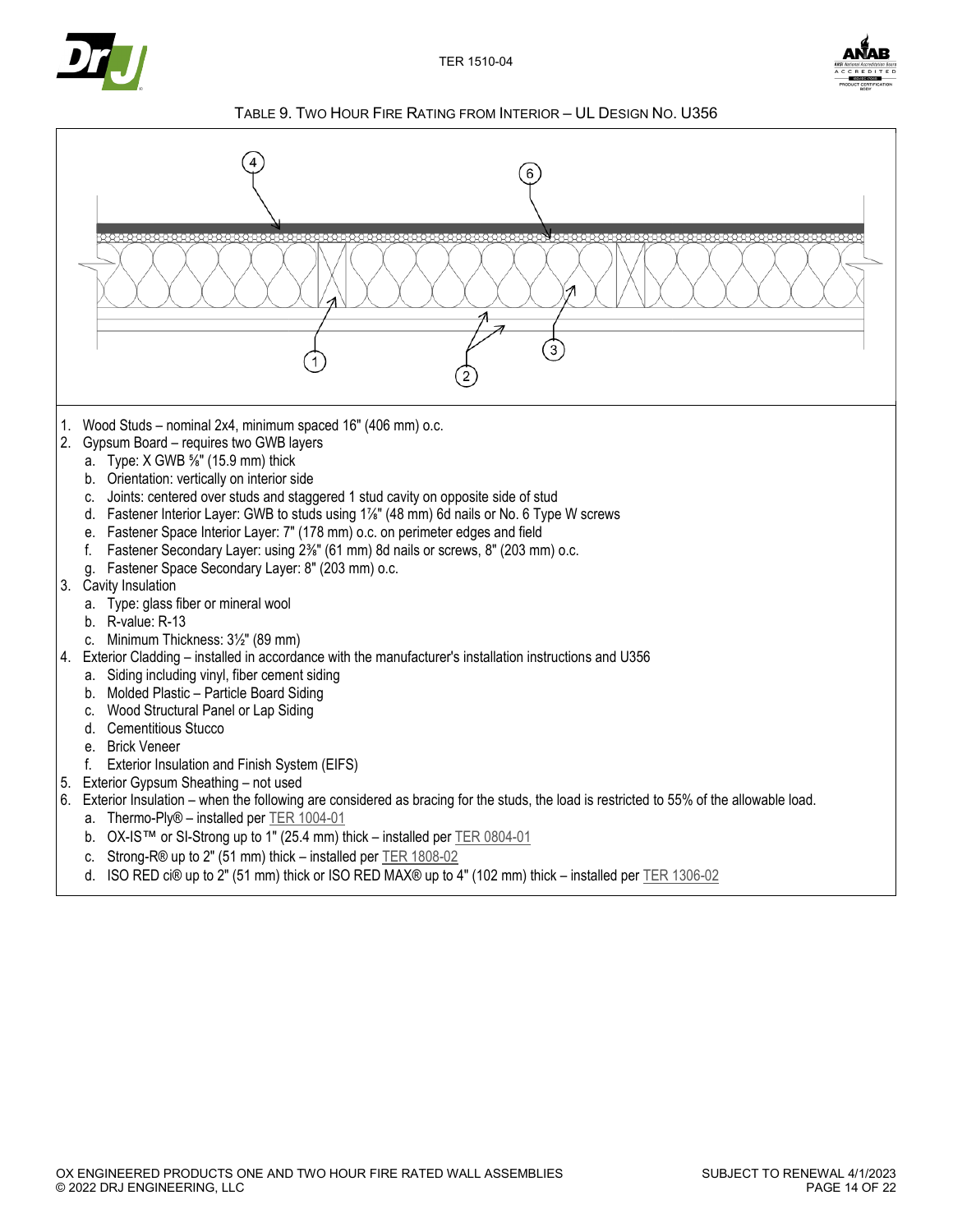



TABLE 10. TWO HOUR FIRE RATING FROM INTERIOR OR EXTERIOR – UL DESIGN NO. U356

<span id="page-14-0"></span>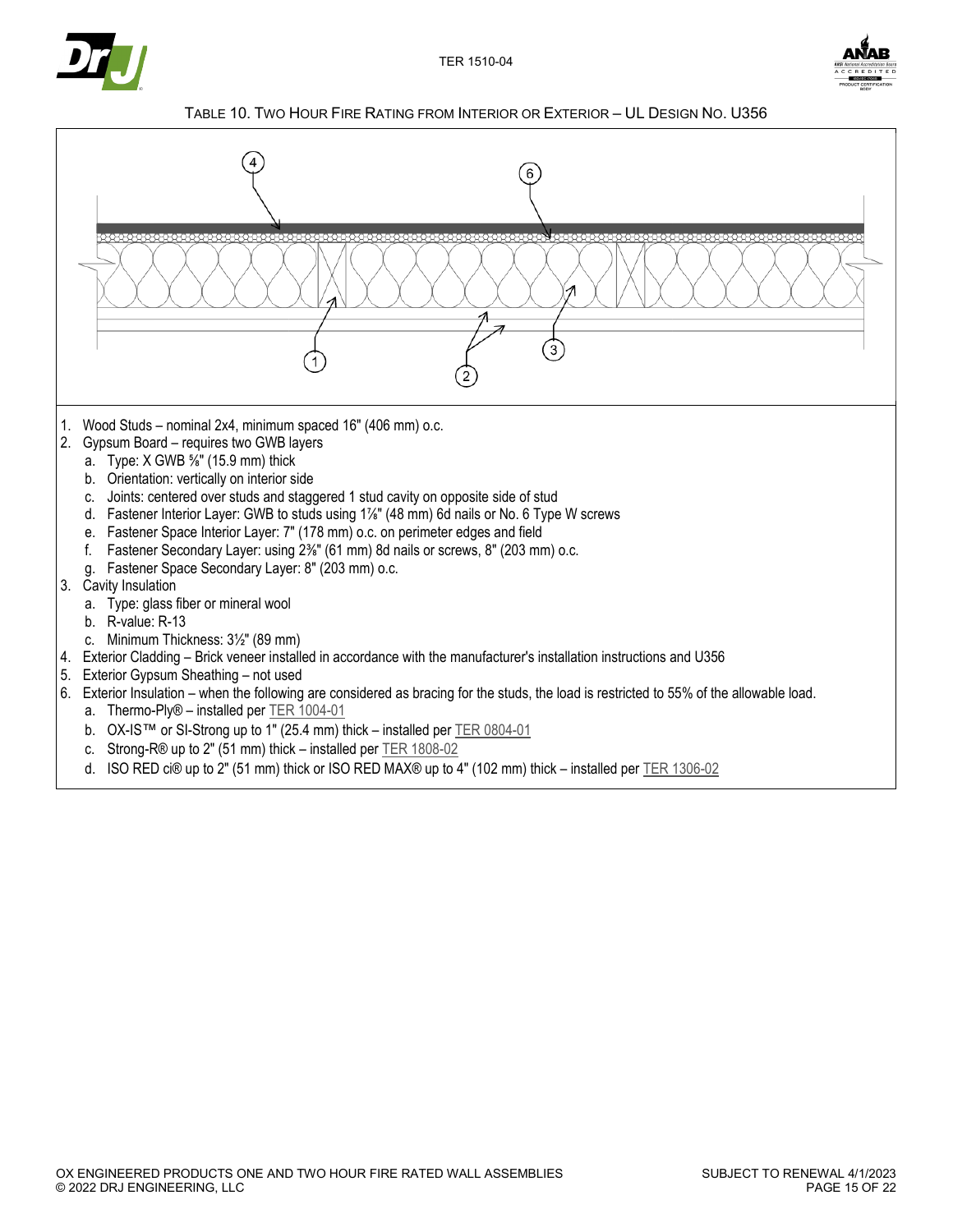



#### TABLE 11. TWO HOUR FIRE RATING FROM INTERIOR OR EXTERIOR – UL DESIGN NO. U301

<span id="page-15-0"></span>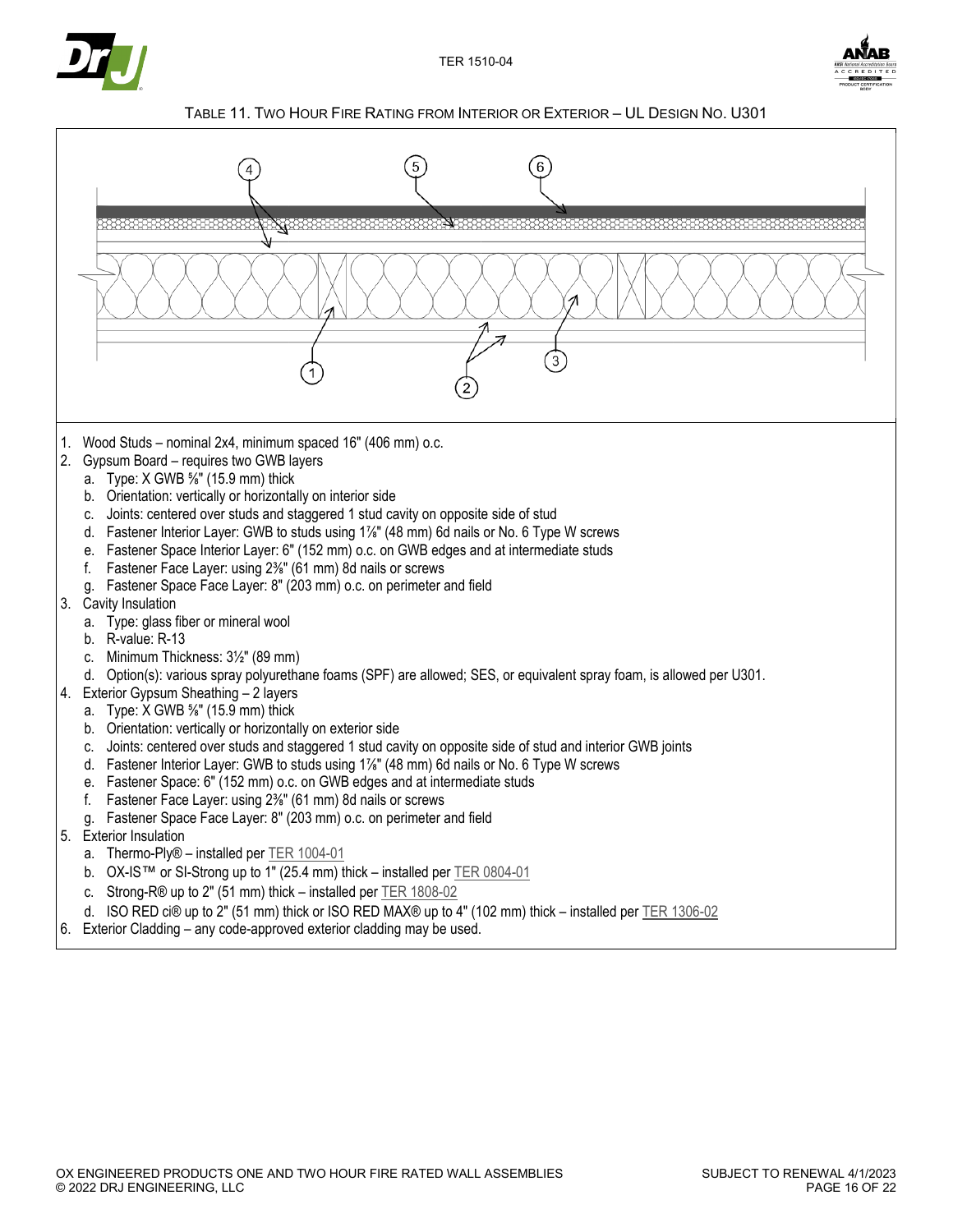



<span id="page-16-0"></span>



<span id="page-16-1"></span>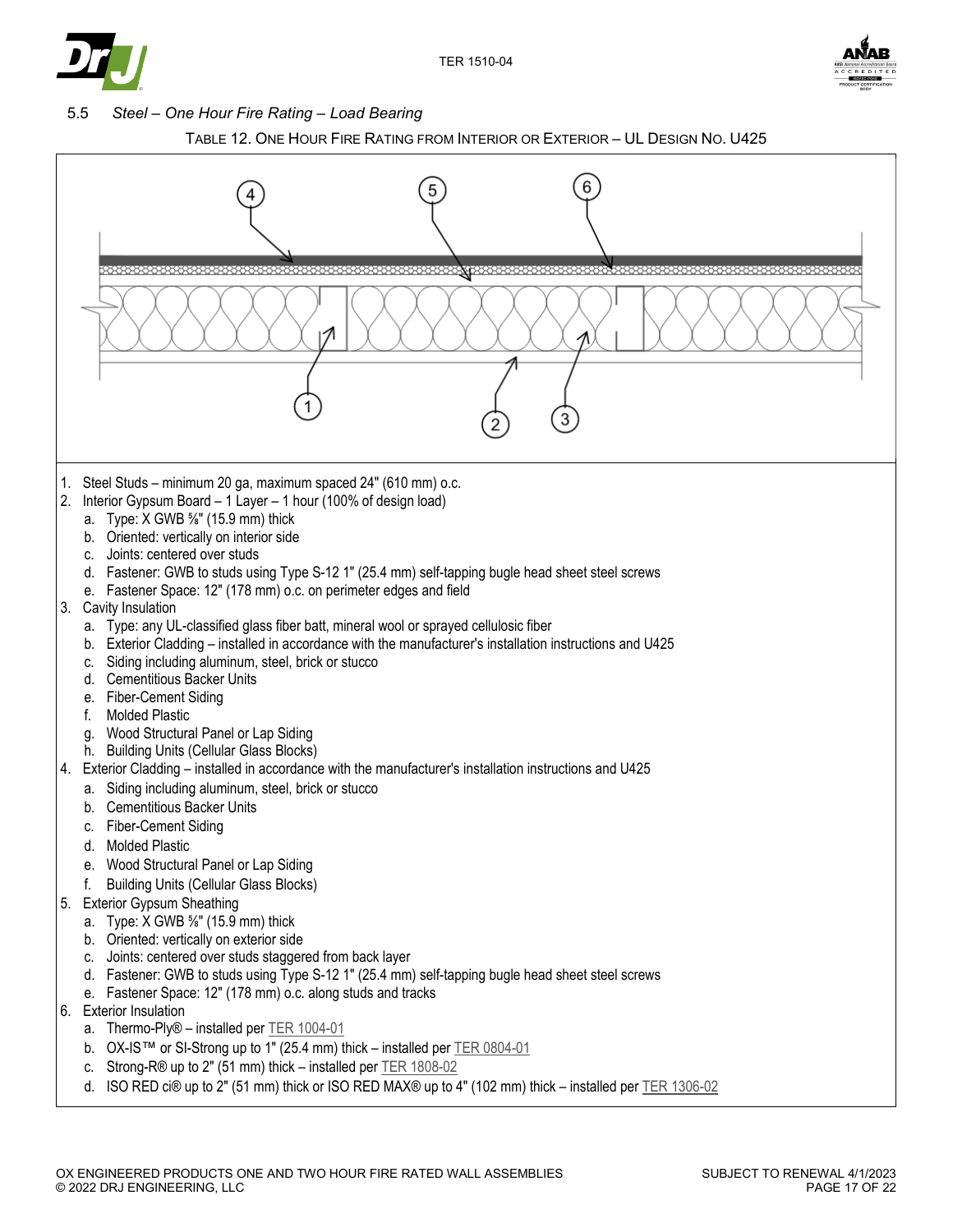



#### TABLE 13. ONE HOUR FIRE RATING FROM INTERIOR OR EXTERIOR – UL DESIGN NO. V454

<span id="page-17-0"></span>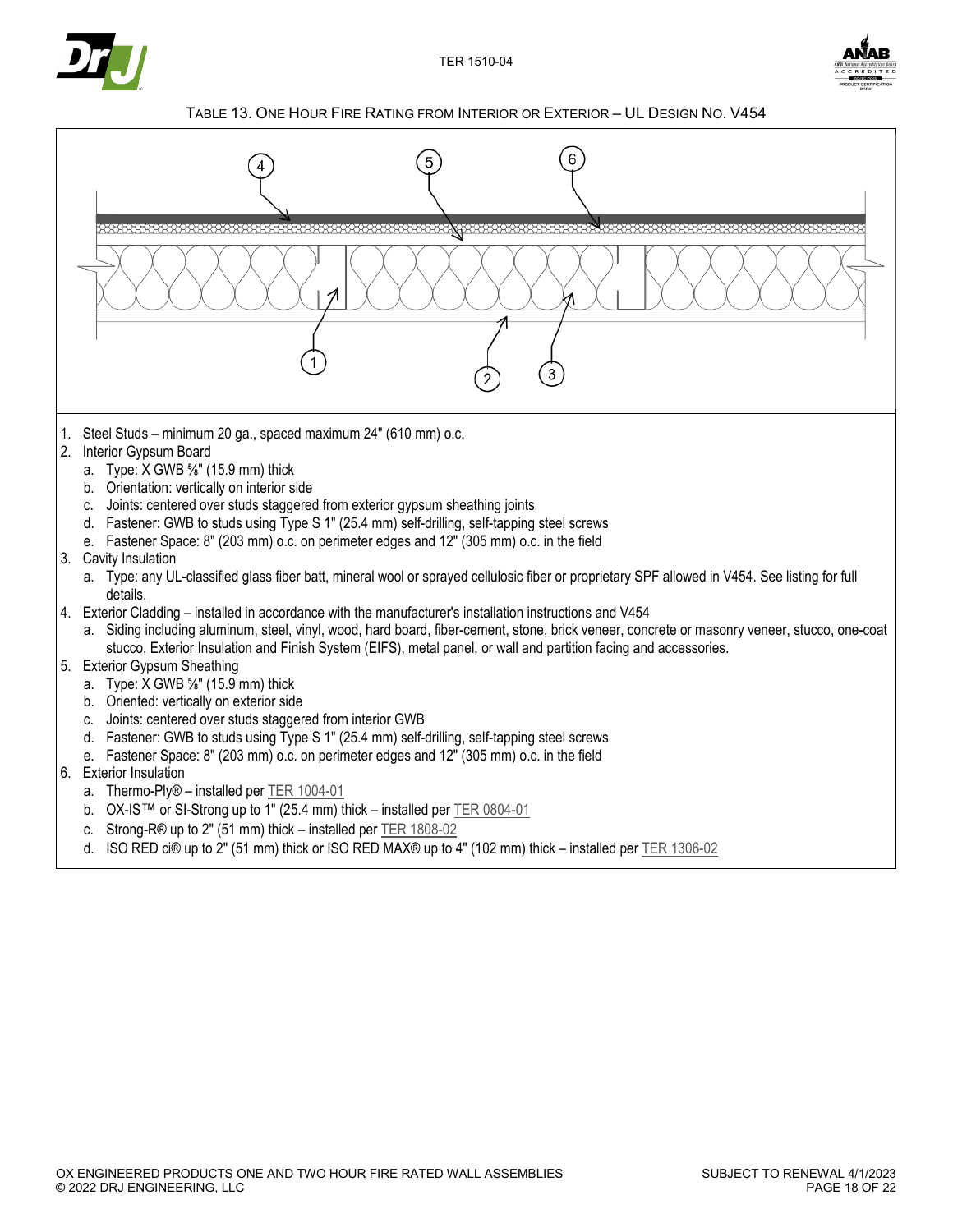



<span id="page-18-0"></span>5.6 *Steel – Two Hour Fire Rating – Load Bearing* 



<span id="page-18-1"></span>

d. ISO RED ci® up to 2" (51 mm) thick or ISO RED MAX® up to 4" (102 mm) thick – installed per TER [1306-02](https://www.drjcertification.org/ter/1306-02)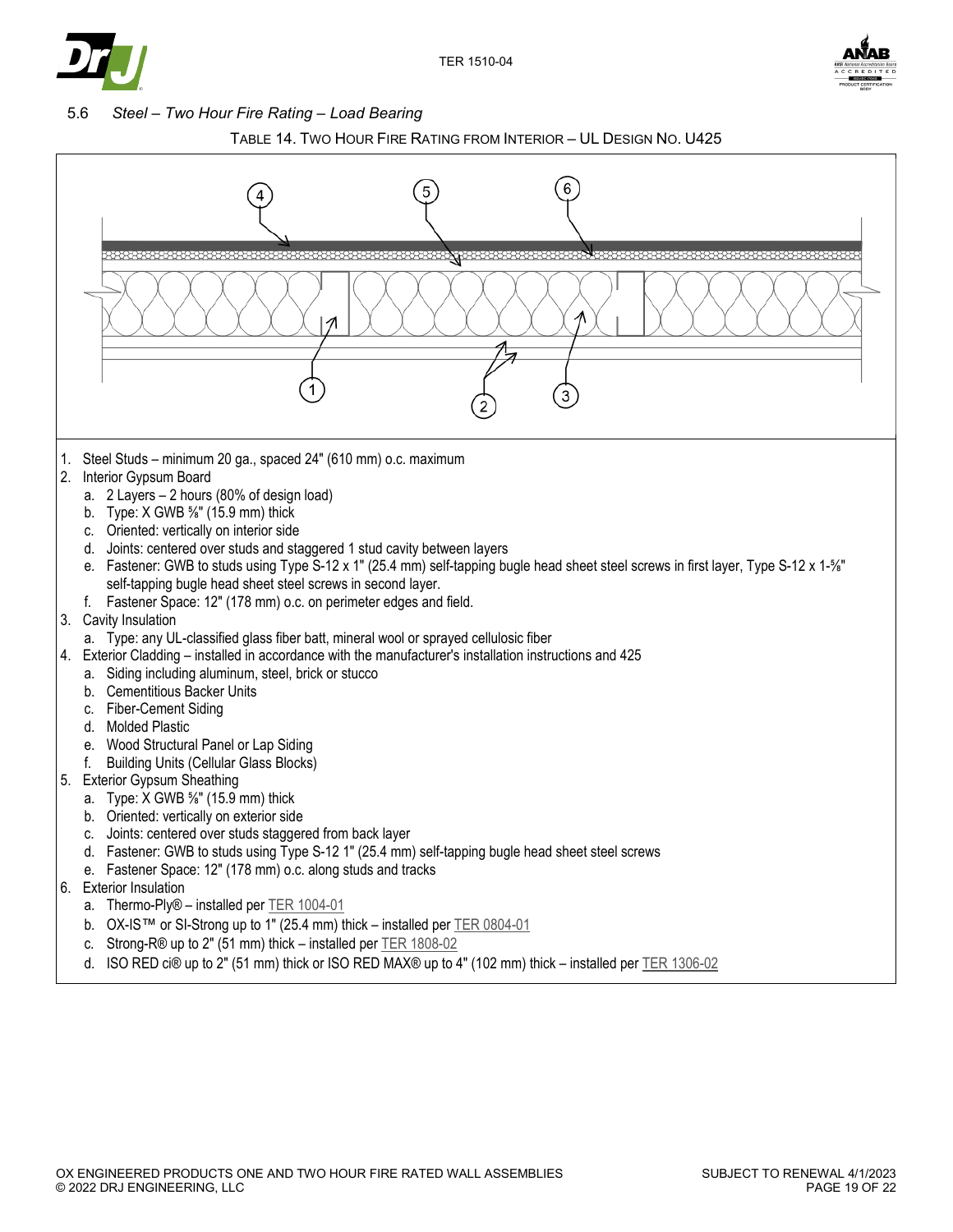



## <span id="page-19-0"></span>**INSTALLATION**

6.1 Installation shall comply with the manufacturer's installation instructions and this TER. In the event of a conflict between the manufacturer's installation instructions and this TER, the more restrictive shall govern.

#### 6.2 *Installation Procedure*

- 6.2.1 Insulation boards shall be installed horizontally with sheathing edges bearing directly on framing members and edges of abutting panels in moderate contact with each other.
- 6.2.2 Install cladding materials in accordance with the cladding manufacturer's installation instructions.
- 6.2.3 One and Two Hour Fire Rated Wall Assemblies:
	- 6.2.3.1 The one hour rated wall assembly shall be constructed as described in Section [5.2,](#page-4-0) Section [5.3,](#page-5-0) and Section [5.5.](#page-16-0)
	- 6.2.3.2 The two hour rated wall assembly shall be constructed as described in Section [5.4](#page-11-1) and Section [5.6.](#page-18-0)
	- 6.2.3.3 Specifications as defined in the UL Directory (e.g., UL assembly *U356* or *U364*)
	- 6.2.3.4 Thermo-Ply® shall be installed per TER [1004-01.](https://www.drjcertification.org/ter/1004-01)
	- 6.2.3.5 OX-IS™ and SI-Strong shall be installed per TER [0804-01.](https://www.drjcertification.org/ter/0804-01)
	- 6.2.3.5.1 Up to 1" (25.4 mm) thickness
	- 6.2.3.6 Strong-R® shall be installed per TER [1808-02.](https://www.drjcertification.org/ter/1808-02)
	- 6.2.3.6.1 Up to 2" (51 mm) thickness
	- 6.2.3.7 ISO RED ci® or ISO RED MAX® shall be installed per TER [1306-02.](https://www.drjcertification.org/node/255)
	- 6.2.3.7.1 ISO RED ci® up to 2" (51 mm) thickness
	- 6.2.3.7.2 ISO RED MAX® up to 4" (102 mm) thickness
- 7 SUBSTANTIATING DATA
- 7.1 Testing has been performed under the supervision of a professional engineer and/or under the requirements of ISO/IEC 17025 as follows:
	- 7.1.1 Fire rating performance testing in accordance with *ASTM E119*
	- 7.1.2 Engineering evaluation of equivalent design for one or two hour fire rated wall assemblies in accordance with *ASTM E2032*
- 7.2 Information contained herein is the result of testing and/or data analysis by sources which conform to *IBC* [Section](https://www.drjcertification.org/2021/ibc/section-1703)  [1703](https://www.drjcertification.org/2021/ibc/section-1703) and/or [professional engineering regulations.](https://www.drjcertification.org/nspe-licensing-boards) DrJ relies upon accurate data to perform its ISO/IEC 17065 evaluations.
- 7.3 Where appropriate, DrJ's analysis is based on provisions that have been codified into law through state or local adoption of codes and standards. The providers of the codes and standards are legally responsible for their content. DrJ analysis may use code-adopted provisions as a control sample. A control sample versus a test sample establishes a method of construction as [being equivalent](https://www.drjcertification.org/2021/ibc/section-104.11) to that prescribed in this code in quality, *[strength](https://www.drjcertification.org/2021/ibc/chapter-2/strength)*, effectiveness, *[fire resistance](https://www.drjcertification.org/2021/ibc/chapter-2/fire-resistance)*, durability, and safety. Where the accuracy of the provisions provided herein is reliant upon the published properties of materials, DrJ relies upon the grade mark, grade stamp, mill certificate, and/or test data provided by material suppliers to be minimum properties. DrJ analysis relies upon these properties to be accurate.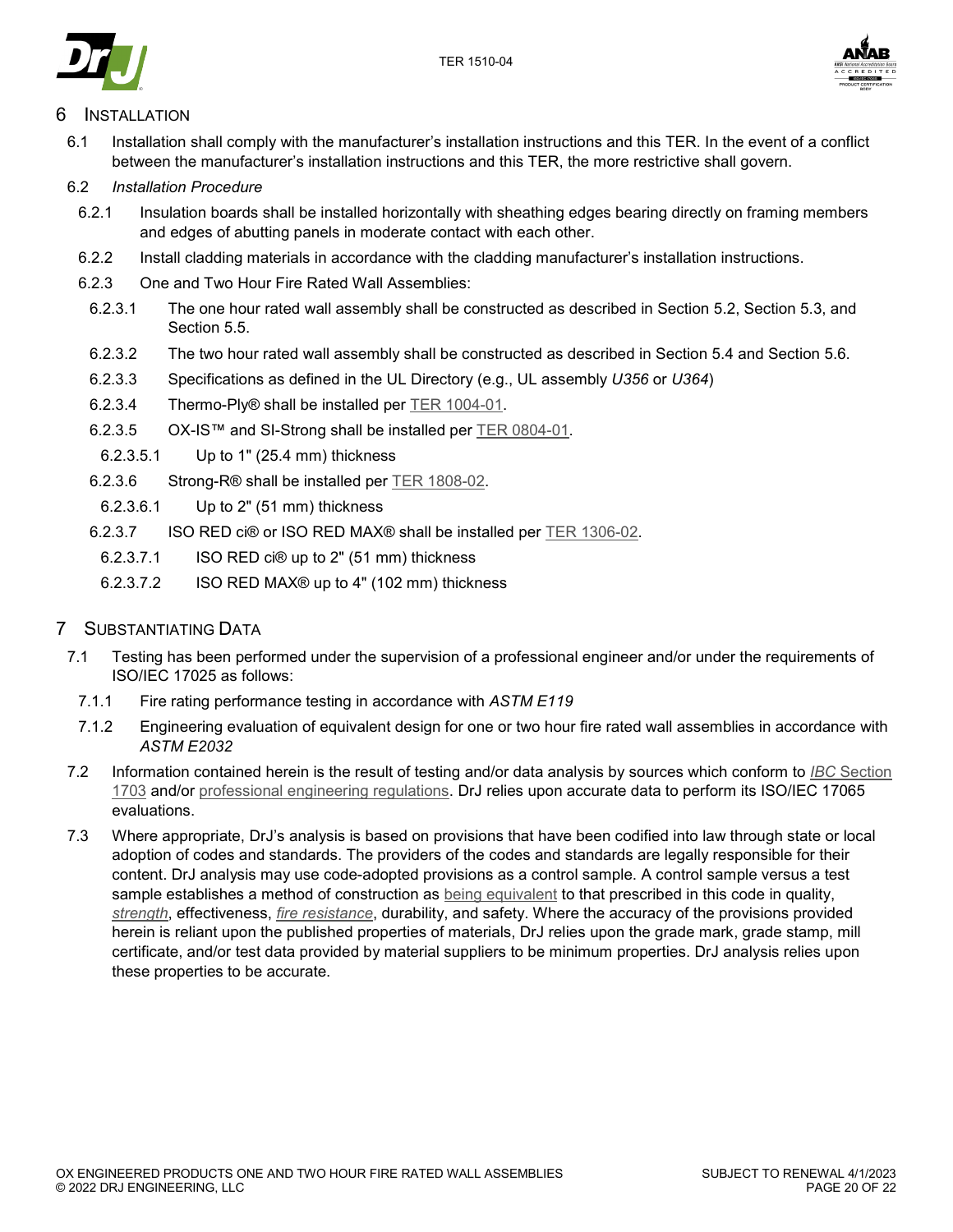



## **FINDINGS**

- 8.1 When used and installed in accordance with this TER and the manufacturer's installation instructions, the product(s) listed in Section [1.1](#page-1-3) are approved for the following:
- 8.1.1 As a component element of one and two hour fire rated wall assemblies as described in Section [5.](#page-3-0)
- 8.2 Building codes require data from valid *[research reports](https://www.drjcertification.org/2021/ibc/section-1703.4.2/research-report)* be obtained from *[approved sources](https://www.drjcertification.org/2021/ibc/chapter-2/approved-source)* (i.e., licensed *[registered design professionals](https://www.drjcertification.org/2021/ibc/chapter-2/registered-design-professional)* [RDPs]).
- 8.2.1 Building official approval of a licensed RDP is performed by verifying the RDP and/or their business entity is listed by the [licensing board](https://www.drjcertification.org/nspe-licensing-boards) of the relevant *[jurisdiction](https://www.drjcertification.org/2021/ibc/chapter-2/jurisdiction)*.
- 8.3 Agencies who are accredited through ISO/IEC 17065 have met the [code requirements](https://www.drjcertification.org/2021/ibc/section-1703.1) for approval by the *[building official](https://www.drjcertification.org/2021/ibc/chapter-2/building-official)*. DrJ is an ISO/IEC 17065 [ANAB-Accredited Product Certification Body](https://www.drjcertification.org/anab-certification-bodies) – [Accreditation #1131](https://www.drjcertification.org/anab-accreditation-1131) and employs RDPs.
- 8.4 Through ANAB accreditation and the LAF MLA, DrJ certification can be used to obtain method of construction approval in any *[jurisdiction](https://www.drjcertification.org/2021/ibc/chapter-2/jurisdiction)* or country that has [IAF MLA Members & Signatories](https://www.drjcertification.org/iaf-mla-signatories) to meet the [Purpose of the MLA](https://www.drjcertification.org/mla-purpose) – "certified once, accepted everywhere."
- 8.5 *IBC* [Section 104.11](https://www.drjcertification.org/2021/ibc/section-104.11) (*IRC* [Section R104.11](https://www.drjcertification.org/2021/irc/section-R104.11) and *IFC* [Section 104.10](https://www.drjcertification.org/2021/ifc/section-104.10)[4](#page-20-0) are similar) states:

**104.11 Alternative materials, design and methods of construction and equipment.** The provisions of this code are not intended to prevent the installation of any material or to prohibit any design or method of construction not specifically prescribed by this code…Where the alternative material, design or method of construction is not *approved*, the *building official* shall respond in writing, stating the reasons the alternative was not *approved*.

## 9 CONDITIONS OF USE

- 9.1 Where required by the *[building official](https://www.drjcertification.org/2021/ibc/chapter-2/building-official)*, also known as the authority having jurisdiction (AHJ) in which the project is to be constructed, this TER and the installation instructions shall be submitted at the time of *[permit](https://www.drjcertification.org/2021/ibc/chapter-2/permit)* application.
- 9.2 Any generally accepted engineering calculations needed to show compliance with this TER shall be submitted to the AHJ for review and approval.
- 9.3 [Design loads](https://www.drjcertification.org/2021/ibc/section-1603.1) shall be determined in accordance with the building code adopted by the *[jurisdiction](https://www.drjcertification.org/2021/ibc/chapter-2/jurisdiction)* in which the project is to be constructed and/or by the building designer (e.g., *[owner](https://www.drjcertification.org/2021/ibc/chapter-2/owner)* or RDP).
- 9.4 At a minimum, this method of construction shall be installed per Section [6](#page-19-0) of this TER.
- 9.5 This method of construction has an internal quality control program and a third-party quality assurance program in accordance with *IBC* [Section 104.4](https://www.drjcertification.org/2021/ibc/section-104.4) and [Section 110.4](https://www.drjcertification.org/2021/ibc/section-110.4) and *IRC* [Section R104.4](https://www.drjcertification.org/2021/irc/section-R104.4) and [Section R109.2.](https://www.drjcertification.org/2021/irc/section-R109.2)
- 9.6 The actual design, suitability, and use of this TER, for any particular building, is the responsibility of the *[owner](https://www.drjcertification.org/2021/ibc/chapter-2/owner)* or the owner's authorized agent.
- 9.7 This TER shall be reviewed for code compliance by the AHJ in concert with *IBC* [Section 104.](https://www.drjcertification.org/2021/ibc/section-104)
- 9.8 The implementation of this TER for this method of construction is dependent on the design, quality control, third-party quality assurance, proper implementation of installation instructions, inspections required by *[IBC](https://www.drjcertification.org/2021/ibc/section-110.3)* [Section 110.3,](https://www.drjcertification.org/2021/ibc/section-110.3) and any other code or regulatory requirements that may apply.

j

<span id="page-20-0"></span><sup>4</sup> 2018 *IFC* [Section 104.9](https://www.drjcertification.org/2018/ifc/section-104.9)